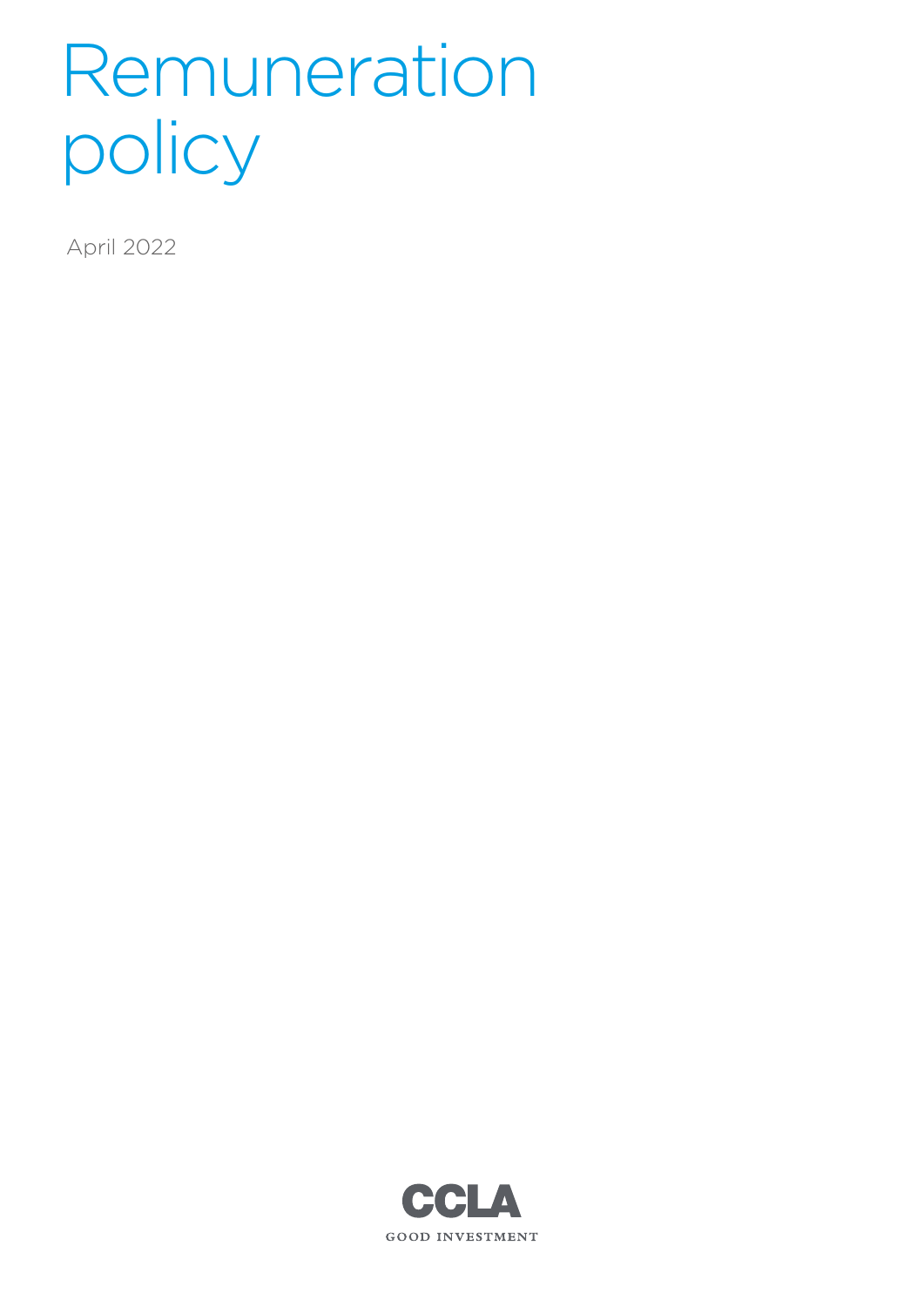## **Contents**

| 1.  | <b>CCLA Group Policy</b><br>Background<br>Scope of policy<br>Purpose and objectives of this policy<br><b>Annual review</b><br><b>General requirement</b>                                                                                           |                                                                                                                                                                                                                                                                                                                                                                                                                                                                                                                                                                                                                                                                                                                                                                                                                                                                                                                                                                                                         | $\overline{3}$<br>3<br>3<br>4<br>4<br>4                                                                                                                         |
|-----|----------------------------------------------------------------------------------------------------------------------------------------------------------------------------------------------------------------------------------------------------|---------------------------------------------------------------------------------------------------------------------------------------------------------------------------------------------------------------------------------------------------------------------------------------------------------------------------------------------------------------------------------------------------------------------------------------------------------------------------------------------------------------------------------------------------------------------------------------------------------------------------------------------------------------------------------------------------------------------------------------------------------------------------------------------------------------------------------------------------------------------------------------------------------------------------------------------------------------------------------------------------------|-----------------------------------------------------------------------------------------------------------------------------------------------------------------|
| 2.  |                                                                                                                                                                                                                                                    |                                                                                                                                                                                                                                                                                                                                                                                                                                                                                                                                                                                                                                                                                                                                                                                                                                                                                                                                                                                                         |                                                                                                                                                                 |
| 3.  |                                                                                                                                                                                                                                                    |                                                                                                                                                                                                                                                                                                                                                                                                                                                                                                                                                                                                                                                                                                                                                                                                                                                                                                                                                                                                         |                                                                                                                                                                 |
| 4.  |                                                                                                                                                                                                                                                    |                                                                                                                                                                                                                                                                                                                                                                                                                                                                                                                                                                                                                                                                                                                                                                                                                                                                                                                                                                                                         |                                                                                                                                                                 |
| 5.  |                                                                                                                                                                                                                                                    |                                                                                                                                                                                                                                                                                                                                                                                                                                                                                                                                                                                                                                                                                                                                                                                                                                                                                                                                                                                                         |                                                                                                                                                                 |
| 6.  | Material risk takers                                                                                                                                                                                                                               |                                                                                                                                                                                                                                                                                                                                                                                                                                                                                                                                                                                                                                                                                                                                                                                                                                                                                                                                                                                                         | 5                                                                                                                                                               |
| 7.  | The role of the Remuneration and Nominations Committee                                                                                                                                                                                             |                                                                                                                                                                                                                                                                                                                                                                                                                                                                                                                                                                                                                                                                                                                                                                                                                                                                                                                                                                                                         | 5                                                                                                                                                               |
| 8.  | <b>Remuneration principles</b><br>Principle 1:<br>Principle 2:<br>Principle 3:<br>Principle 4:<br>Principle 5:<br>Principle 6:<br>Principle 7:<br>Principle 8:<br>Principle 9:<br>Principle 10:<br>Principle 11:<br>Principle 12:<br>Principle 13: | Risk management and risk tolerance<br>Supporting business strategy, objectives, values and long-term interests<br>Avoiding conflicts of interest<br>Governance<br>Control functions<br>Remuneration and capital<br>Exceptional government intervention<br>Profit-based measurement and risk adjustment<br>Pension policy<br>Personal investment strategies<br>Non-compliance with the Remuneration Code<br>Remuneration structures<br>a) General requirement<br>b) Assessment of performance<br>c) Criteria for setting fixed and variable remuneration<br>d) List of all remuneration items (categorised as fixed or variable)<br>e) Guaranteed variable remuneration, buy-outs and retention awards<br>f) Ratios between fixed and variable components of total remuneration<br>g) Payments related to early termination<br>h) Retained shares or other instruments<br>Deferral<br>$\vert$ )<br>Performance adjustment<br>$\vert$ )<br>All staff will be given the opportunity to acquire CCLA equity | 5<br>5<br>5<br>6<br>6<br>6<br>6<br>$\overline{7}$<br>7<br>7<br>7<br>7<br>7<br>7<br>7<br>8<br>8<br>9<br>$\mathcal{Q}$<br>$\bigcirc$<br>$\circ$<br>10<br>10<br>11 |
| 9.  | Remuneration and performance management of sales staff                                                                                                                                                                                             |                                                                                                                                                                                                                                                                                                                                                                                                                                                                                                                                                                                                                                                                                                                                                                                                                                                                                                                                                                                                         | 11                                                                                                                                                              |
|     | 10. Executive Long-Term Incentive Plan                                                                                                                                                                                                             |                                                                                                                                                                                                                                                                                                                                                                                                                                                                                                                                                                                                                                                                                                                                                                                                                                                                                                                                                                                                         | 11                                                                                                                                                              |
| 11. | Long-Term Incentive Plan 2 (phantom share plan)                                                                                                                                                                                                    |                                                                                                                                                                                                                                                                                                                                                                                                                                                                                                                                                                                                                                                                                                                                                                                                                                                                                                                                                                                                         | 11                                                                                                                                                              |
|     | 12. Record-keeping                                                                                                                                                                                                                                 |                                                                                                                                                                                                                                                                                                                                                                                                                                                                                                                                                                                                                                                                                                                                                                                                                                                                                                                                                                                                         | 11                                                                                                                                                              |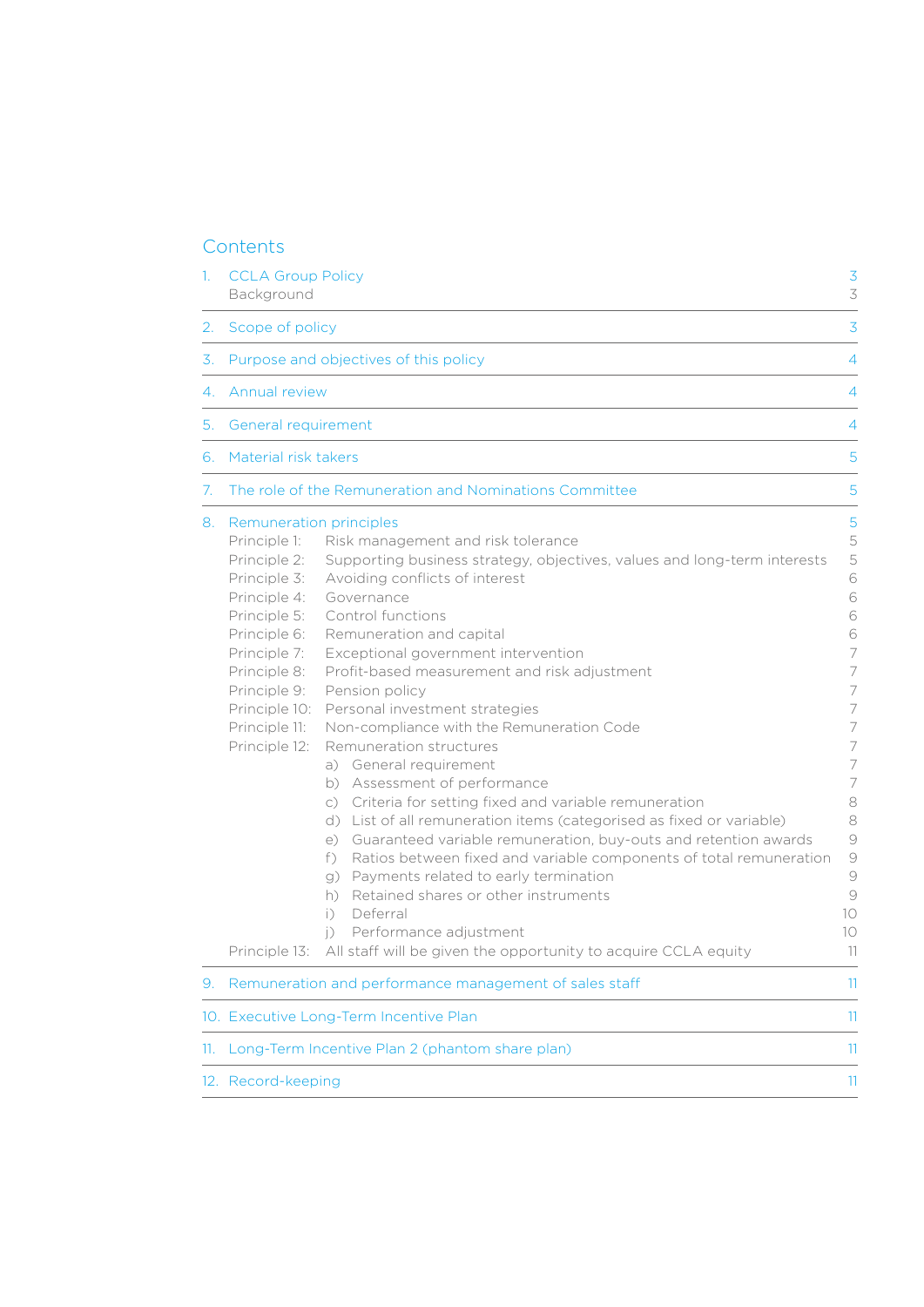# <span id="page-2-0"></span>1. CCLA Group Policy

CCLA provides investment management products and services predominantly to charities, religious organisations and the public sector.

Our purpose is to help our clients maximise their impact on society by harnessing the power of investment markets. This requires us to provide a supportive and stable environment for our staff and deliver trusted, responsibly managed and strongly performing products and services to organisations, irrespective of their size

The CCLA Remuneration Policy represents the remuneration arrangements of both CCLA Investment Management Limited (CCLA IM) and its wholly owned subsidiary, CCLA Fund Managers Limited (CCLA FM) (collectively referred to as 'CCLA'). Where arrangements apply to only one firm this is noted.

This policy sets out how CCLA promotes sound and effective risk management in accordance with the relevant remuneration codes transposed into the relevant SYSC sections of the Financial Conduct Authority (FCA) handbook of rules and guidance.

The following parts of CCLA's business are required to comply with the following Remuneration Codes:

- MiFIDPRU (SYSC 19G) CCLA IM
- AIFMD (SYSC 19B) CCLA FM
- UCITS V (SYSC 19E) CCLA IM

These codes are collectively referred to as 'the Remuneration Codes' in this policy.

This policy has been designed to incorporate all relevant remuneration regulatory obligations for the businesses into a consolidated policy that is applied consistently across the organisation.

This policy is owned by the Remuneration and Nominations Committee ('the committee'). CCLA's board of directors has delegated responsibility for the development and review of its remuneration policy to the committee, which is composed of CCLA's non-executive directors.

#### **Background**

CCLA's ability to hire and retain the best people depends upon the culture and purpose of the business, the quality of its working environment, the opportunities it is able to give people to develop and the remuneration they receive.

CCLA encourages members of staff to develop and progress in their work and contribute to the organisation as a whole. It is keen for all employees to work as members of a team and be part of the whole through the discouragement of sole enterprise.

CCLA manages approximately £14 billion of assets under management (as at March 2022) on behalf of its client/investor base, which are mainly charities, religious organisations and the public sector.

## 2. Scope of policy

This policy applies to all CCLA staff, with additional controls for staff identified as 'material risk takers' (MRTs) . This policy is applicable to all aspects of remuneration that could have a bearing on effective risk management, including salaries, bonuses, long-term incentive plans, severance packages and pension arrangements, where relevant.

References to remuneration include remuneration paid, provided or awarded in connection with employment by CCLA. All staff are eligible to receive variable remuneration.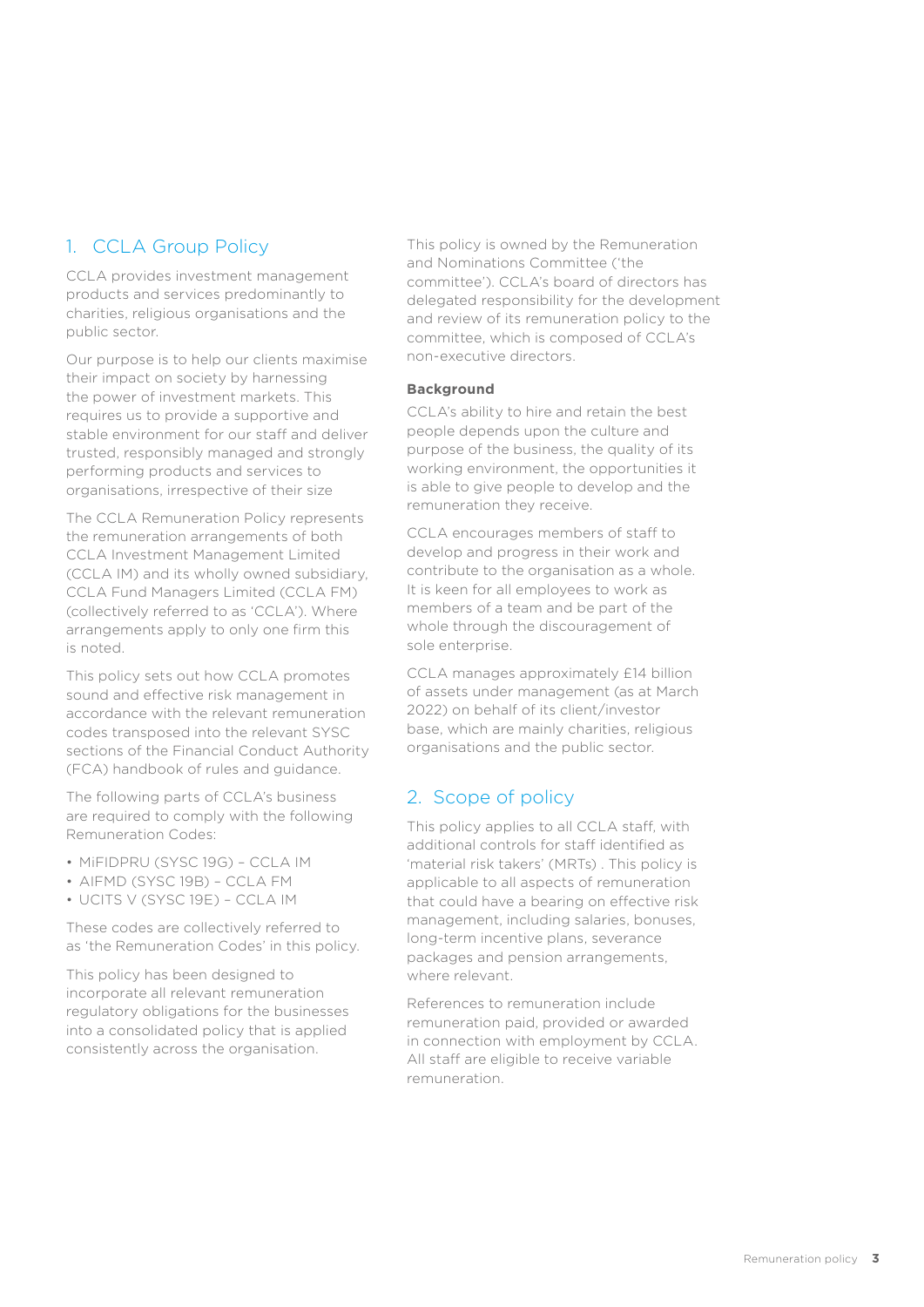## <span id="page-3-0"></span>3. Purpose and objectives of this policy

The objectives of this policy are to:

- set out the principles governing CCLA's approach to remuneration
- ensure that remuneration is in line with applicable regulations on remuneration and, in particular, the Remuneration Codes
- ensure that CCLA's remuneration policies and practices are consistent with and promote sound and effective risk management
- ensure that remuneration is properly monitored.

## 4. Annual review

This policy, the remuneration approach and its practical operation shall be reviewed by the Committee on a regular basis and at least once a year.

## 5. General requirement

A firm must establish, implement and maintain remuneration policies, procedures and practices that are consistent with and promote sound and effective risk management.

A firm must:

- ensure that its remuneration policies and practices are in line with the business strategy, objectives and long-term interests of the firm including giving consideration to:
	- − the firm's risk appetite and strategy including environmental, social and governance factors
	- − the firm's culture and values
	- − long-term effect of the investment decisions taken
- ensure that it does not remunerate or assess the performance of its staff in

a way that conflicts with its duty to act in the best interests of its clients/ investors. In particular, a firm must not make any arrangement by way of remuneration, sales targets or otherwise that could provide an incentive to its staff to recommend a particular product to a retail client over a different product which would better meet that client's needs

- maintain a record of its MRTs in accordance with the general recordkeeping requirements
- take reasonable steps to ensure that its MRTs understand the implications of their status as such, including the potential for remuneration which does not comply with certain requirements of the Remuneration Code to be rendered void and recoverable by the firm
- notify the FCA of any remuneration matters deemed reportable in the FCA Handbook.

CCLA does not trade for its own account and so its principal risks arise from operational risks and a reduction in the management fee income it receives, either as a result of a market downturn or investor redemptions. MRTs for both entities have been defined as the individuals performing certain of the FCA's Senior Management Functions, being the executive directors, the Chief Risk Officer, the chairman of the board and other individuals whose professional activities have a material impact on the risk profile of the firm or of the assets that CCLA manage (this will include non-executive directors, heads of investment teams, and those who have managerial responsibility for significant business units). An up-to-date list of MRTs identified as such by CCLA is maintained by Risk and Compliance, and reviewed by the Chief Risk Officer and the Committee on an annual basis.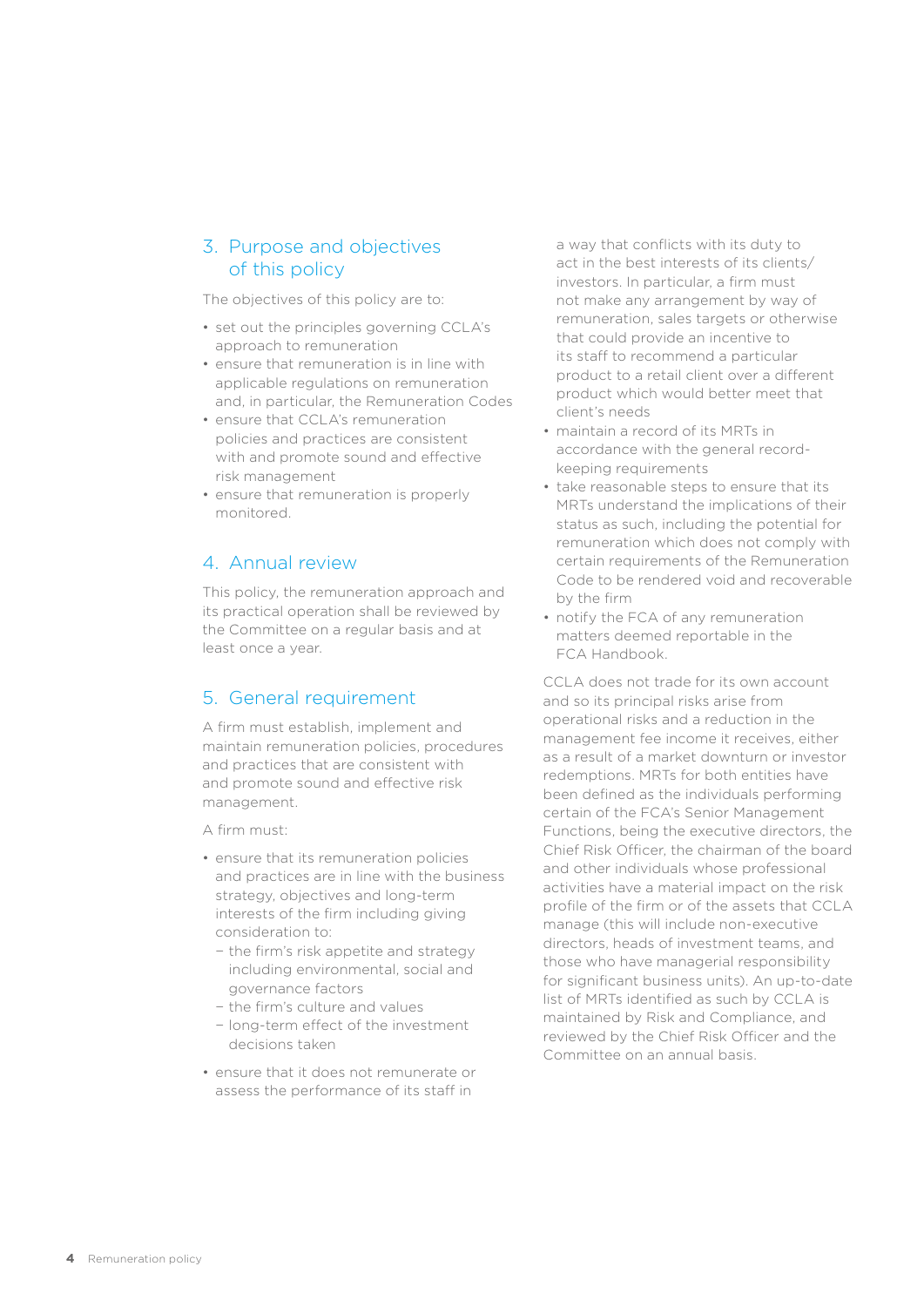## <span id="page-4-0"></span>6. Material risk takers

A review is undertaken of all MRTs at least annually and the list of MRTs is agreed by the Committee and maintained by CCLA Compliance in conjunction with Human Resources.

The variable pay of all staff identified as MRTs will be subject to malus and clawback.

The following types of staff have been identified as MRTs:

- members of the management body in its management function
- members of the management body in respect of the management body in its supervisory function;
- members of the senior management
- staff members with managerial responsibility for business units that are carrying on at least one of the following regulated activities
	- − dealing in investments as agent
	- − managing investments
- staff members with managerial responsibilities for the activities of a control function
- staff members with managerial responsibilities for the prevention of money laundering and terrorist financing
- staff members responsible for managing a material risk within the firm
- staff members responsible for managing: − information technology and information security
	- − outsourcing arrangements of critical or important functions as referred to in article 30(1) of the MiFID Org Regulation.

## 7. The role of the Remuneration and Nominations Committee

The Committee sets the context and high-level limits for the annual remuneration review and specifically approves the remuneration levels of the executive directors and Chief Risk Officer. Remuneration for the rest of the staff will be set by the executive directors with oversight by the Committee.

## 8. Remuneration principles

#### **Principle 1:**

#### Risk management and risk tolerance

CCLA completes an Internal Capital and Risk Assessment process (ICARA) on at least an annual basis where CCLA's key risks are identified and modelled to determine the potential harms that could arise to CCLA, its clients and the wider market. This is reviewed alongside the firm's Fixed Overhead Requirement, K-Factors and permanent minimum capital requirement and in the context of the available capital of the firm. The ICARA also considers and addresses liquidity requirements, the Winddown Plan and a reverse stress test.

#### **Principle 2:**

#### Supporting business strategy, objectives, values and long-term interests

When remuneration levels are assessed, the Committee reviews performance indicators about key aspects of the firm to ensure that this Policy is in line with the business strategy, objectives, values and long-term interests of CCLA, the funds and clients/investors.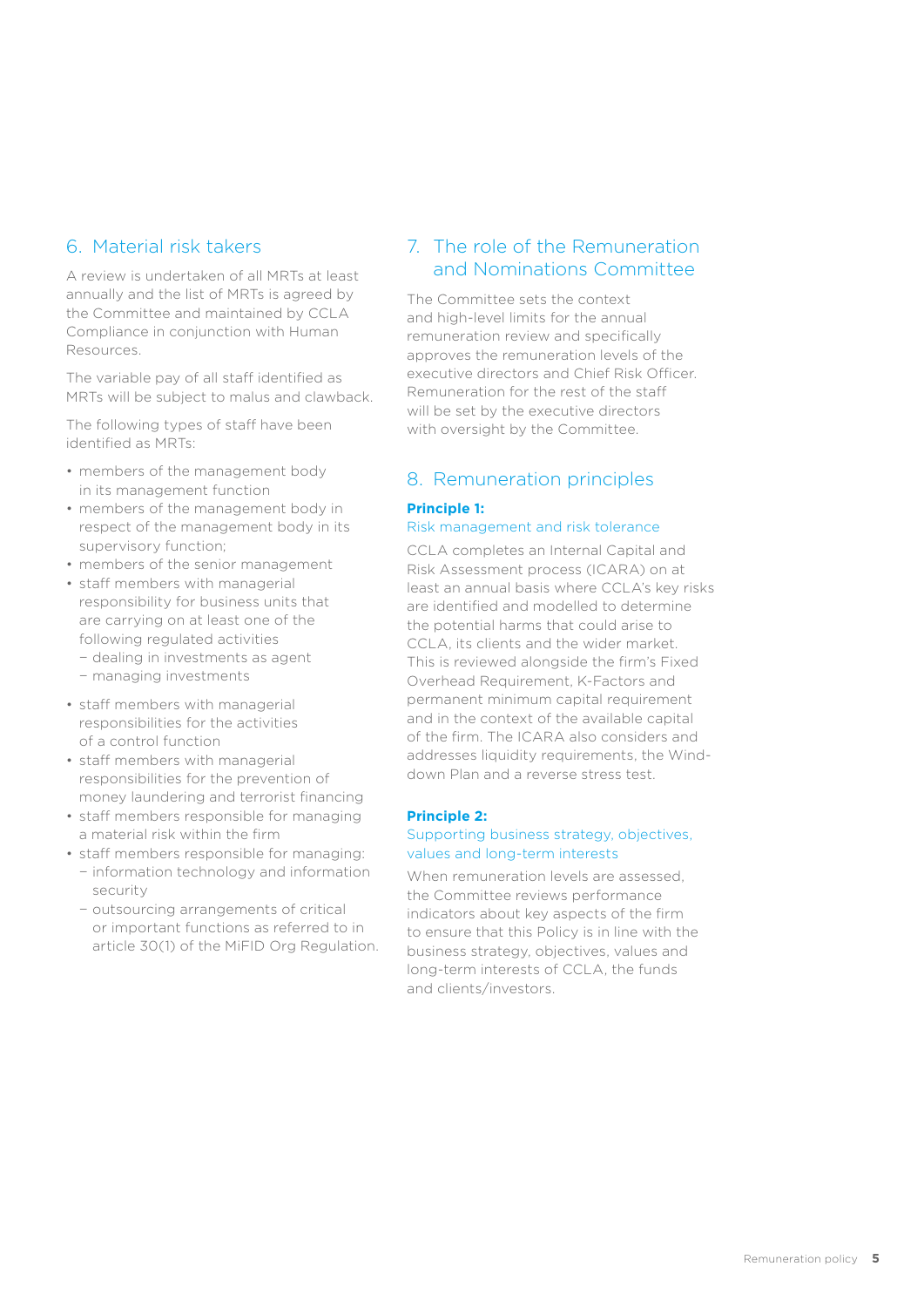#### <span id="page-5-0"></span>**Principle 3:** Avoiding conflicts of interest

CCLA's Conflicts of Interests Policy applies to all staff. It is designed to avoid or manage conflicts arising between customers' interests and those of CCLA staff or CCLA as a whole.

No individual should have the ability to set their own remuneration.

#### **Principle 4:**

#### Governance

The Committee has been constituted in a way that enables it to exercise competent and independent judgement on this policy and practices within CCLA and the incentives created for managing risk, capital and liquidity. Members of the Committee are members of the board who do not perform any executive function within CCLA. Any decisions relating to remuneration must take into account the long-term interests of shareholders, investors and other stakeholders in the firm and the public interest.

Staff remuneration levels are reviewed by the Committee. The Committee also specifically approves individual salary, bonus payments, deferral arrangements and, where relevant, participation in the Long-Term Incentive Plan for senior executives and other key employees.

Risk and Compliance conducts an annual review of this policy for compliance with regulatory requirements, including the Remuneration Codes, prior to it being presented to the Committee for final approval. The Committee is responsible for overseeing its implementation within the organisation. An abridged version of this policy is published on CCLA's website.

#### **Principle 5:** Control functions

The Chief Risk Officer reports directly to the Chief Executive of CCLA and also has an unfettered reporting line to the Chairman of the Audit and Risk Committee who is a member of the board and a non-executive director. This gives the Chief Risk Officer both independence and authority.

Remuneration for the Chief Risk Officer and the heads of other control functions should be adequate to attract qualified and experienced staff and are determined following an assessment of market data for the role and individual performance against objectives. The financial performance of CCLA overall will always have an impact on the firm's ability to pay variable remuneration but it is not a leading factor in determining variable remuneration for the Chief Risk Officer or heads of other control functions.

Employees in control functions are remunerated in accordance with the achievement of objectives linked to their functions, independent of the performance of the business areas they control.

The remuneration of the Chief Risk Officer is directly overseen by the Committee.

#### **Principle 6:**

#### Remuneration and capital

Levels of variable remuneration are assessed by the Committee taking into consideration the profitability of the firm and the adequacy of its regulatory capital as set out in the ICARA. This ensures that any variable remuneration does not limit CCLA's ability to strengthen and maintain its capital base. Variable remuneration will not be awarded, paid out or allowed to vest if it would affect the ability of CCLA to ensure a sound capital base.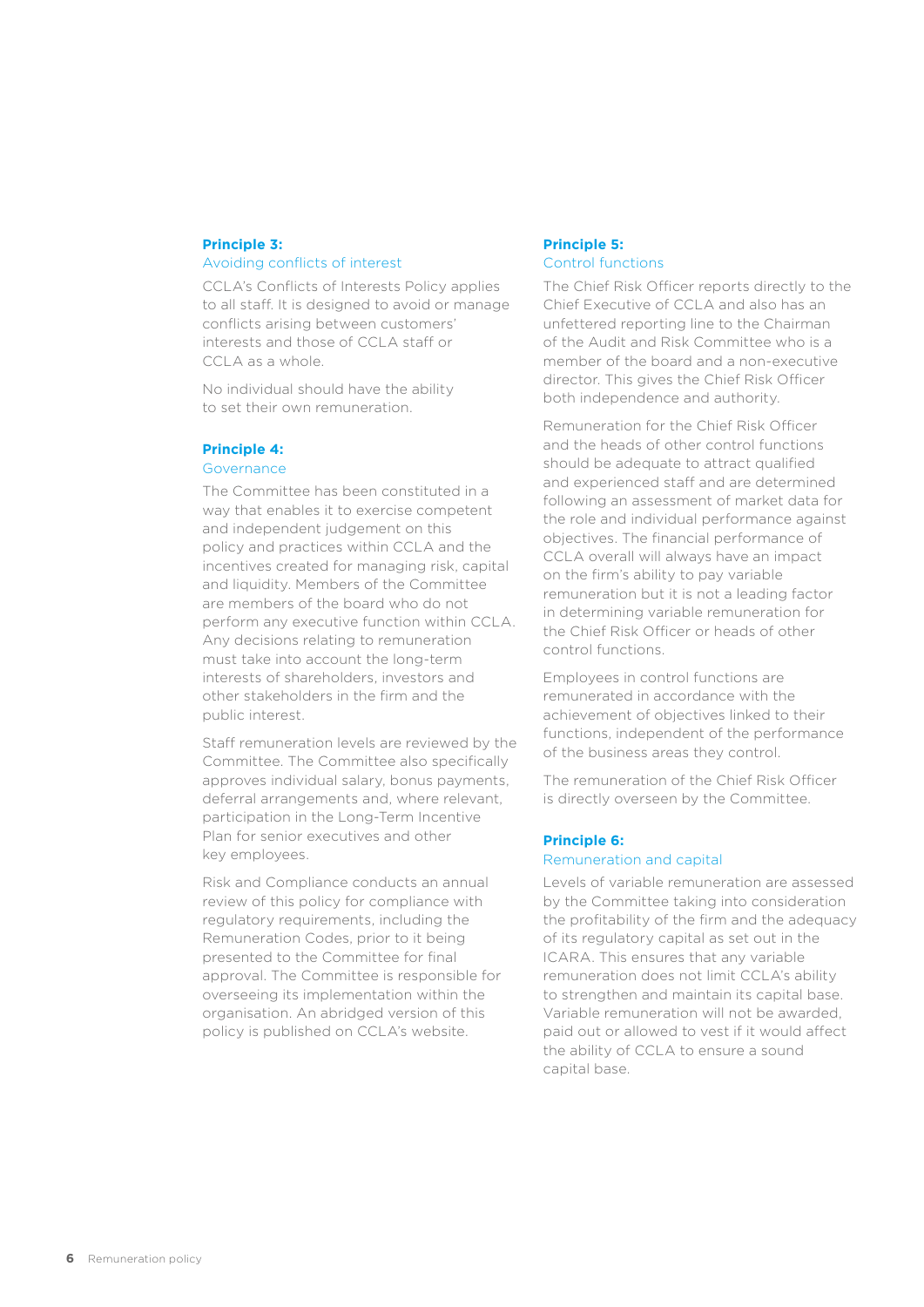## <span id="page-6-0"></span>**Principle 7:**

## Exceptional government intervention

CCLA does not benefit from exceptional government intervention so this principle does not apply.

#### **Principle 8:** Profit-based measurement and risk adjustment

All variable remuneration paid by CCLA is on a purely discretionary basis. It is based on the performance of the firm, and on work already performed rather than on anticipated results. As set out in Principle 6, any variable remuneration calculation will take into account and not prejudice the adequacy of CCLA's regulatory capital.

Where the financial performance of CCLA is subdued or negative variable remuneration will be reduced.

In making any risk adjustment the Committee will determine at what level this will be done (firm, business unit, team within a business unit, individual) and which risk adjustment techniques and measures are most appropriate. These risks will include both financial risks and non-financial risks (for example, reputation, conduct and customer outcomes, values and strategy).

#### **Principle 9:**

#### Pension policy

Pension arrangements have been reviewed to ensure that they are in line with CCLA's business strategy, objectives, values and long-term interests and that of the funds and client investments it manages.

CCLA does not provide discretionary pension benefits.

#### **Principle 10:** Personal investment strategies

Personal hedging strategies are prohibited. CCLA places a restriction on its employees that prohibits the use of hedging strategies, insurance contracts or other measures that undermine the risk alignment effects embedded within their remuneration arrangements.

#### **Principle 11:**

#### Non-compliance with the Remuneration Code

CCLA does not reward any staff through any alternative vehicles or methods that could facilitate non-compliance with the relevant Remuneration Codes.

#### **Principle 12:**

#### Remuneration structures

The following principles relate to the structure of remuneration arrangements. As deemed appropriate by the FCA in its general guidance on proportionality, CCLA currently applies proportionality to the application of these requirements:

#### **a) General requirement**

All staff are required to operate within the firm's risk tolerance levels and are not incentivised in any way to take undue risk.

#### **b) Assessment of performance**

CCLA does not have performance-related pay and does not earn a performance fee on the returns of the Funds. The size of the annual bonus pool is, however, related to the overall performance of the organisation.

The total amount of an individual's remuneration will be based on a combination of the performance of the individual, the relevant business unit or funds and the overall results of the organisation.

When assessing individual performance both financial and non-financial criteria are taken into account. Further details are set out below.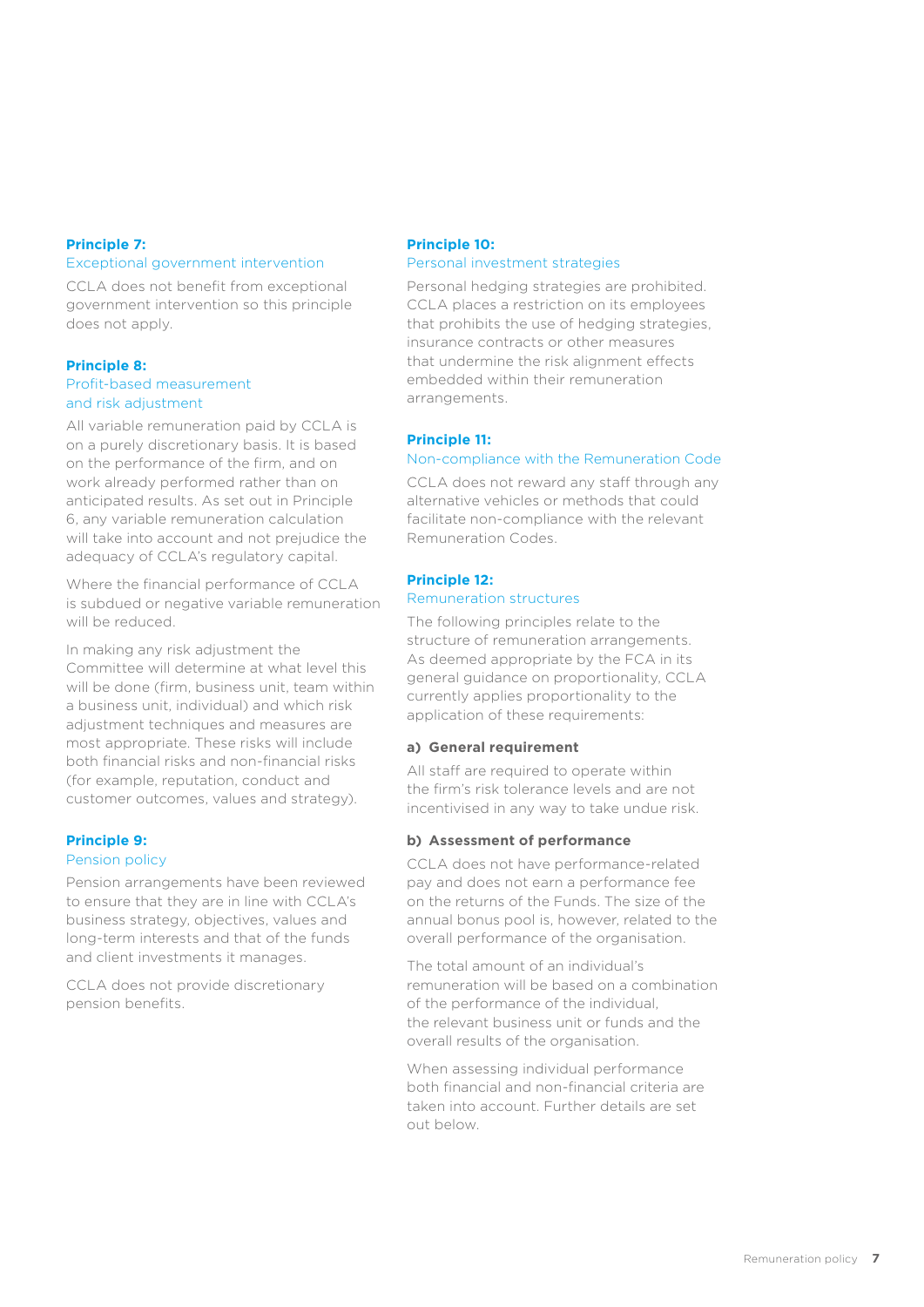#### <span id="page-7-0"></span>**c) Criteria for setting fixed and variable remuneration**

There is not a formulaic link between individual quantitative targets and remuneration. Individual remuneration will depend upon the broad success of the individual, team and organisation in achieving CCLA's short and long-term objectives.

CCLA's emphasis on teamwork means that all quantitative targets and incentives are set at team and organisation levels rather than at the individual level.

#### **Criteria for setting fixed remuneration**

In setting fixed remuneration, the following will be taken into account:

- the market price for the role
- the ability of the company to pay
- ensuring that fixed remuneration is at such a level that it is possible to operate a fully flexible policy on variable pay which might result in the payment of no variable remuneration at all.

#### **Criteria for setting variable remuneration**

In setting variable remuneration, we take into account:

- the market price for the role
- the success of the organisation as a whole
- the success of the team that the role sits within
- the behaviour and contribution made by the individual
- internal relativities to ensure fairness within CCLA.

Success in this context will be broadly measured and for the organisation includes financial and investment performance, risk control, compliance and governance, client retention, acquisition and satisfaction, efficient and accurate administration and reporting. For the individual it will also include honesty and integrity, fairness and cooperation, skill and diligence and a commitment to improvement.

We also consider:

- adherence to risk management and compliance policies
- breaches of regulatory rules and/or company policy
- late completion of training
- complaints (internal and external)
- human resources disciplinary matters
- behaviour and professionalism issues.

Persistent and/or significant issues will result in a reduction in variable pay (the amount will depend on the severity of the matter and be reviewed and agreed by the Committee as part of the remuneration process).

The variable pay of an MRT will be based on a multi-year period, to ensure that the assessment of performance is based on longer-term performance and the payment is spread over a period that takes into account the business cycle of CCLA and its business risks.

#### **d) List of all remuneration items (categorised as fixed or variable)**

#### **Fixed**

Fixed remuneration is permanent, predetermined, non-discretionary, non-revocable and not dependent on performance. The following elements of remuneration are regarded as being fixed:

- base salary
- employer pension contributions or equivalent cash allowance (if over LTA)
- annual leave
- income protection cover
- life assurance.

#### **Variable**

Variable remuneration is generally based on the performance of the organisation and/ or the individual. The following elements of remuneration are regarded as being variable:

- discretionary bonus
- deferred bonus
- Long-Term Incentive Plan for executive directors
- Long-Term Incentive Plan for key employees (LTIP2)
- Share Incentive Plan (SIP).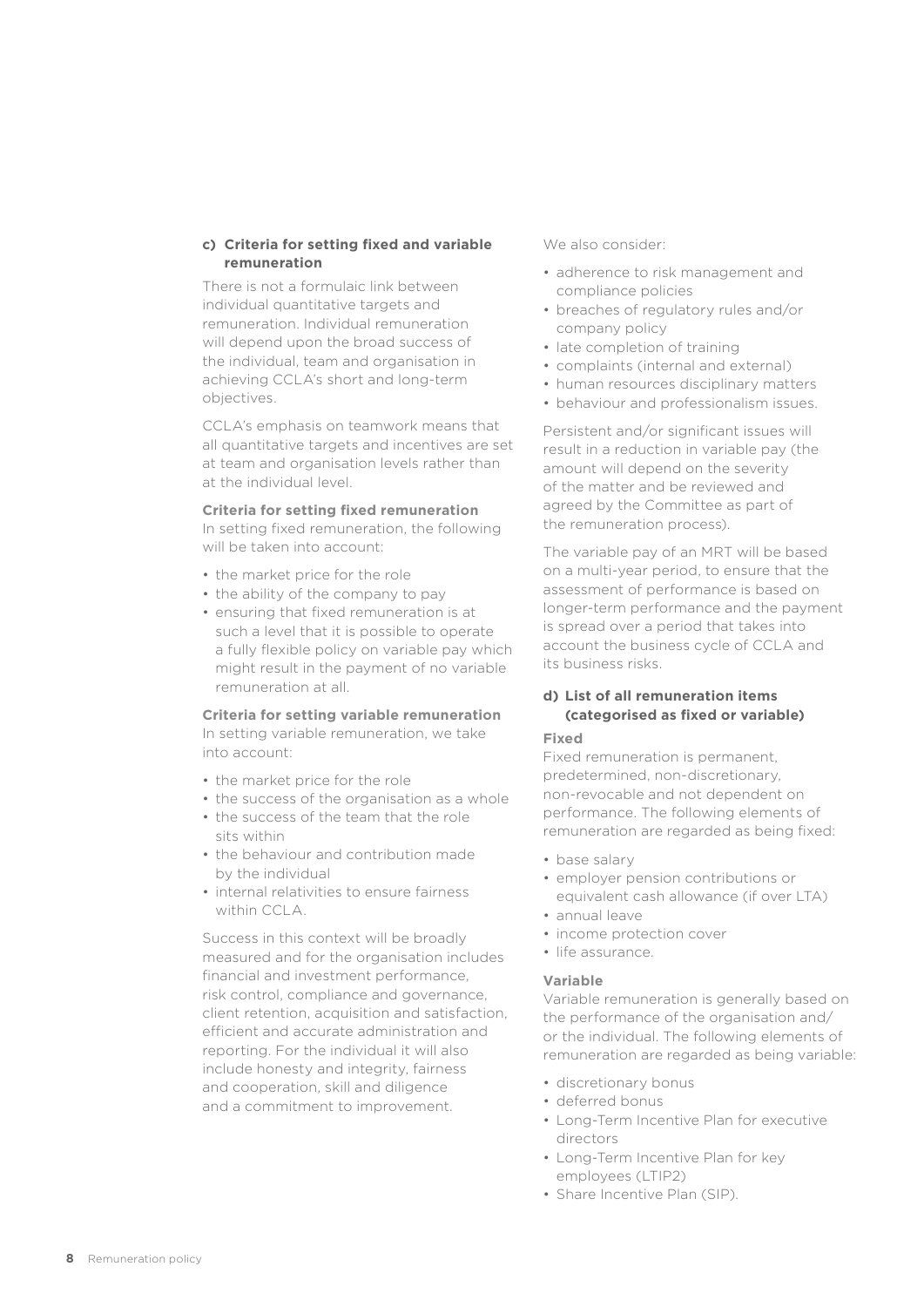#### <span id="page-8-0"></span>**e) Guaranteed variable remuneration, buy‑outs and retention awards**

It is not CCLA's practice to award guaranteed variable remuneration, retention payments or to buy-out employees' deferred remuneration from their previous employers. If exceptional circumstances require the award of any guaranteed remuneration, retention payment or buy-out, then any such arrangement will be subject to the same deferral and malus and clawback provisions as other variable remuneration payments. In addition:

- any guaranteed variable remuneration would only be agreed in the context of hiring a new MRT, be limited to the first year of service and be subject to CCLA having a strong capital base
- any buy-out awards for an MRT would contain provisions on periods of retention, deferral, vesting and ex post risk adjustment that are no shorter than any corresponding periods applied to unvested remuneration under their previous contract of employment
- any retention awards for MRTs would only be paid after a defined event or at a specified point in time and may be dependent on the MRT meeting agreed performance criteria.

#### **f) Ratios between fixed and variable components of total remuneration**

CCLA operates a fully flexible policy on variable remuneration which includes the possibility of not paying a variable remuneration component.

The ratio between the fixed and variable components of remuneration are set taking into account market practice to ensure that they are appropriately balanced.

Different ratios can be set for different roles. When determining an appropriate ratio, CCLA will consider the roles of employees and the impact that they have on the risk profile of the organisation and/or the assets it manages.

The ratios are reviewed by the Chief Executive, the Head of Human Resources and the Chief Risk Officer at least annually and approved by the Committee. The ratios may differ from one performance year to the next.

(Note: When assessing whether the award of variable remuneration is consistent with the ratios set, any amount of severance pay that exceeds the maximum amount of severance pay set out in (g) below that CCLA has become obliged to pay as a result of a legal obligation that has arisen after the date on which this remuneration policy was adopted, can be excluded from that calculation.)

#### **g) Payments related to early termination**

Payments related to termination for MRTs are based on their contractual and statutory rights and are designed in a way that does not reward failure or misconduct. Contractual entitlements on termination are determined by reference to the MRT's notice period under their contract of employment and by the rules of any relevant bonus or incentive plan.

Unless otherwise required by law, the maximum level of severance pay that could be paid is 100% of an employee's total compensation.

## **h) Retained shares or other instruments**

For the purposes of the MiFIDPRU Remuneration Code (SYSC 19G), the provisions in SYSC 19G.6.19 to 19G.6.23 do not apply to CCLA. For the purposes of the AIFMD and UCITS Remuneration Codes, CCLA has assessed the principle relating to retained shares or other instruments against the remuneration principles proportionality rule and has determined that it can be disapplied. CCLA is a private company with a limited shareholder base. It has therefore made the decision not to require a portion of its employees' variable remuneration to be in the form of shares or other instruments with the exception of executive directors or where variable remuneration is deferred (see section (i) Deferral below).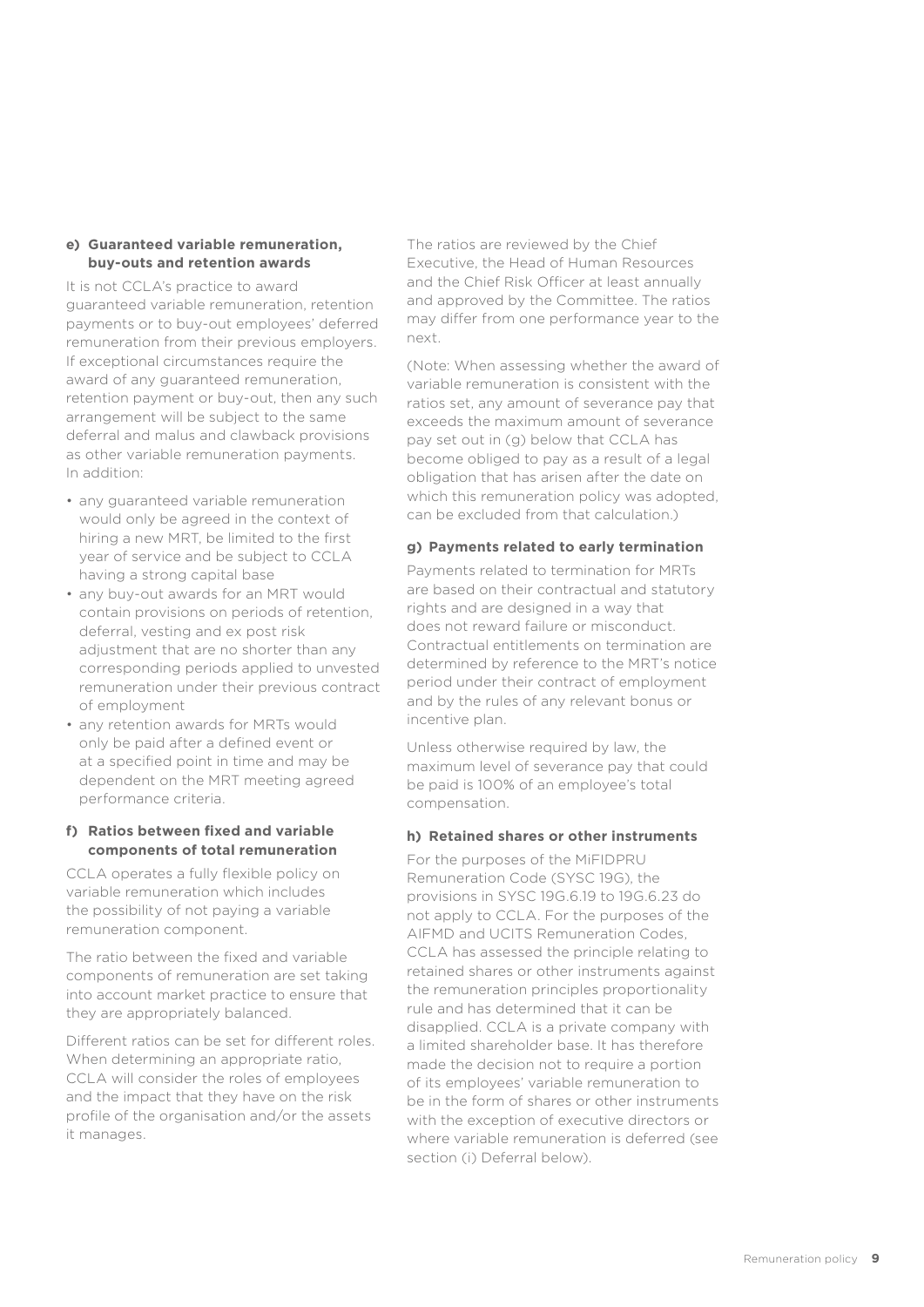#### <span id="page-9-0"></span>**i) Deferral**

For the purposes of the MiFIDPRU Remuneration Code (SYSC 19G), the provisions in SYSC 19G.6.24 to SYSC 19G.6.29 do not apply to CCLA. For the purposes of the AIFMD and UCITS Remuneration Codes, CCLA has assessed this principle against the remuneration principles proportionality rule and has determined that it can be dis-applied; however, certain employees, including MRTs, may be awarded variable remuneration that exceeds the firm's deferral threshold. In these instances, a predefined percentage of the remuneration award exceeding the deferral threshold will be deferred for a period of three years. There is a predefined minimum deferral amount. All predefined factors are agreed and approved by the Committee.

The purpose of the bonus deferral scheme is to:

- promote sound and effective risk management
- discourage short term behaviour detrimental to CCLA and its clients
- assist in the retention of first-class employees
- comply with best practice in the fund management sector
- meet the expectations of CCLA's shareholders and other stakeholders.

#### **j) Performance adjustment**

See also Principle 8. Any variable remuneration, including a deferred portion, will only be paid or vest if it is sustainable on the basis of the performance of CCLA, the business unit and the individual concerned.

For MRTs all of the total variable remuneration is subject to in-year adjustments, deferral or clawback arrangements. CCLA shall have the right to: (i) reduce or cancel awards of deferred remuneration (i.e. to apply malus); or (ii) require repayment of all or part of a payment or award of variable remuneration (i.e. to apply clawback) in circumstances where:

- the MRT has participated in or was responsible for conduct which resulted in significant losses to CCLA and/or has failed to meet appropriate standards of fitness and propriety
- the MRT has been guilty of severe negligence which resulted in significant losses
- there is reasonable evidence of fraud or material dishonesty by the MRT
- CCLA has been required to restate its accounts to a material extent
- CCLA becomes aware of any material wrongdoing on an MRT's part that would have resulted in the relevant payment or award not being made had CCLA known about such material wrongdoing at the time the relevant award was made; or

CCLA may also apply malus where:

- there is reasonable evidence of staff misbehaviour or material error
- CCLA or the relevant business unit suffers a material downturn in its financial performance; or
- CCLA or the relevant business unit suffers a material failure of risk management.

CCLA may exercise its right of malus and clawback not only in respect of MRTs who are directly culpable, but also in respect of MRTs who:

- could reasonably be expected to have been aware of the failure, misconduct or weakness in approach that contributed to, or failed to prevent, the crystallisation of a material risk to the business of CCLA at the time but failed to take adequate steps to promptly identify, assess, report, escalate or address it; or
- by virtue of their role or seniority are indirectly responsible or accountable for the relevant event or risk occurring or arising.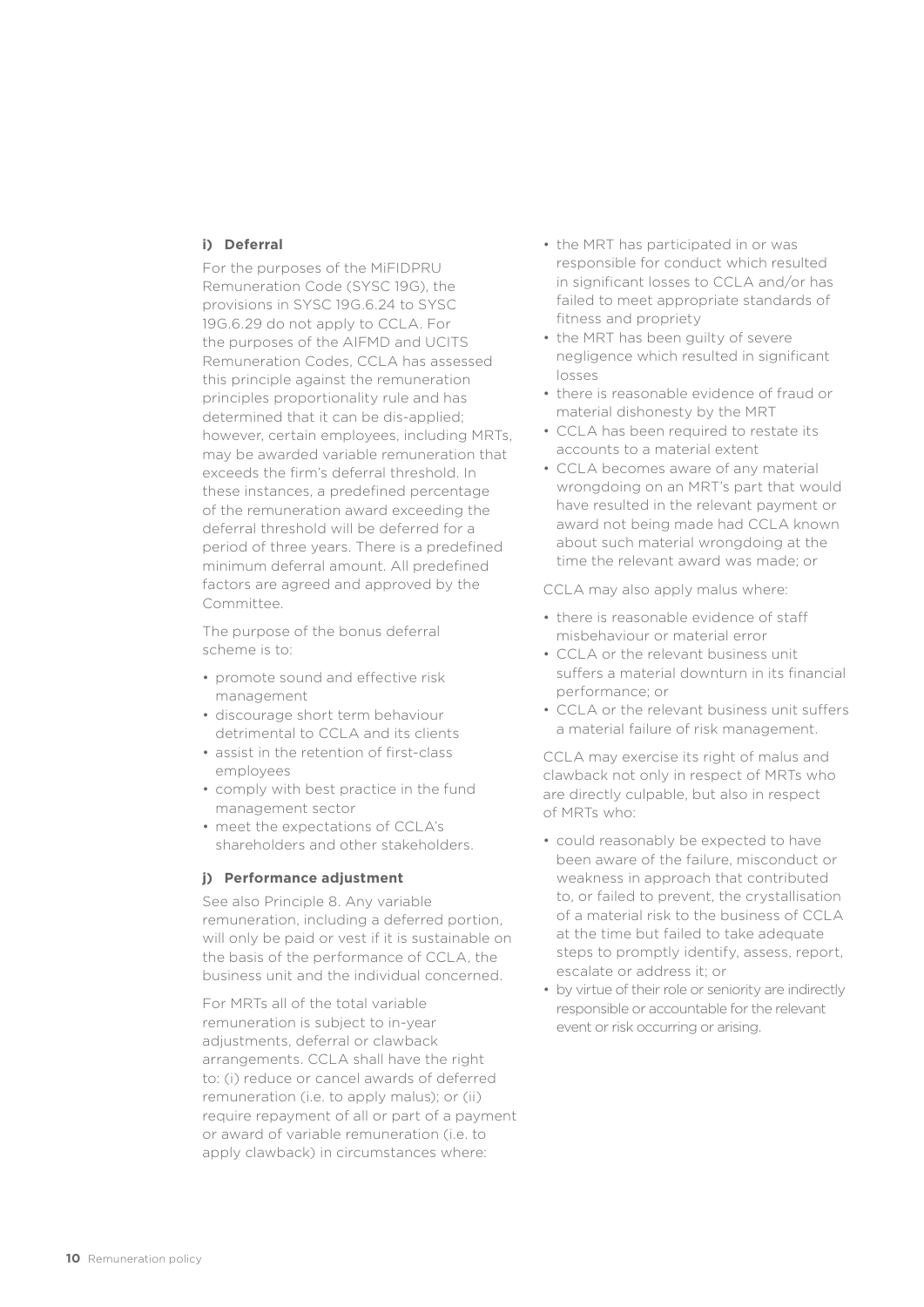#### <span id="page-10-0"></span>**Principle 13:**

#### All staff will be given the opportunity to acquire CCLA equity

The business wishes to ensure that all staff share a common interest with them, are tied into CCLA in a way that ensures a long-term financial commitment, and a sharing of the gains and losses. To support CCLA's universal ownership culture, CCLA offers share schemes to ensure maximum participation opportunities for its staff.

## 9. Remuneration and performance management of sales staff

Upon reviewing the remuneration and performance management of sales staff, the Committee ensures that remuneration and similar incentives are not solely or predominantly based on quantitative commercial criteria and take into account appropriate qualitative criteria reflecting compliance with the applicable regulations, the fair treatment of clients/investors and the quality of services provided.

The Committee ensures that a balance between fixed and variable components of remuneration is maintained at all times so that the remuneration structure does not favour the interests of the firm or its employees against the interests of any client/investor.

## 10.Executive Long-Term Incentive Plan

CCLA is keen to ensure that its Executive Directors have a common interest with its shareholders and are tied to CCLA in a way that ensures a long-term financial commitment and an alignment of the impact of gains and losses. A Long-Term Incentive Plan ('LTIP') has been implemented to achieve this, with all Executive Directors eligible to participate in the scheme.

## 11. Long-Term Incentive Plan 2 (phantom share plan)

CCLA is keen to ensure that its key staff also have a common interest with its shareholders and are tied to CCLA in a way that ensures a long-term financial commitment and an alignment of the impact of gains and losses. The CCLA Long-Term Incentive Plan 2 is targeted at key CCLA employees with scarce skills who have been identified as likely key contributors to CCLA's ongoing success.

## 12. Record-keeping

CCLA's remuneration policies, practices and procedures must be clear and documented, including CCLA's performance appraisal processes and decisions. Records will be kept for seven years in line with CCLA's Document Retention and Records Management Policy.